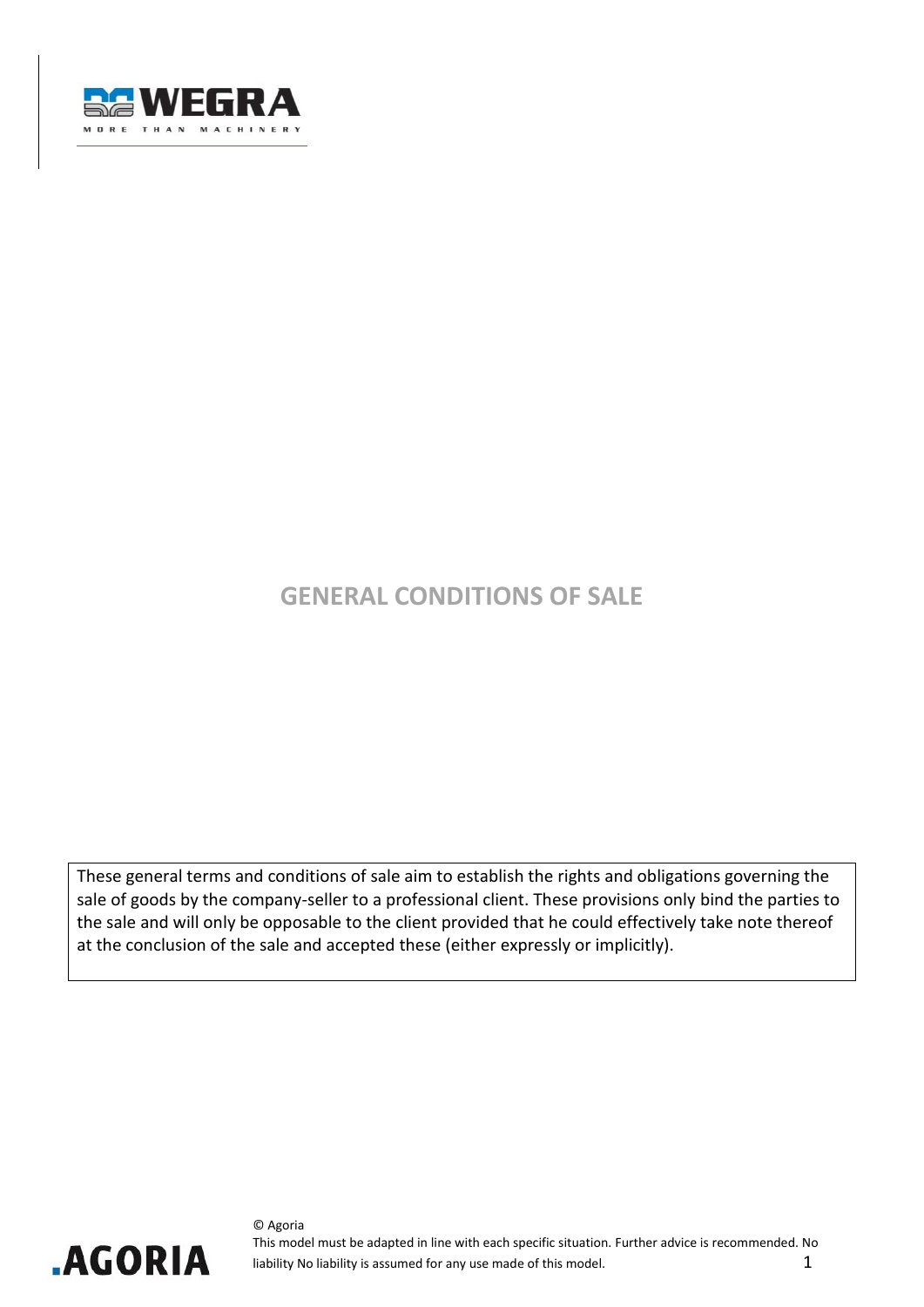

#### **GENERAL CONDITIONS OF SALE**

## **1. Introduction**

These general conditions shall apply, barring any changes expressly agreed in writing by both parties.

#### **2. Conclusion of an agreement**

- **2.1.** Agreement shall be deemed to have been reached when, after receiving an order, the seller receives written confirmation that the order is to be processed, within the buyer's stipulated deadline if applicable.
- **2.2.** If when submitting an offer the seller imposes a deadline for the acceptance thereof, agreement shall be deemed to have been reached when the buyer has confirmed the acceptance of the offer in writing prior to the expiry of that deadline, it being understood that no agreement shall be deemed to have been concluded if such confirmation has not been received within a week after the expiry of said deadline.
- **2.3.** Alterations made to the seller's offer shall only be valid if confirmed in writing. All orders processed via an intermediary must be confirmed directly by the seller to the buyer.

## **3. Drawings and descriptions**

- **3.1.** Weights, dimensions, capacities and other details included in catalogues, prospectuses, circulars, advertisements, images and price lists shall be deemed to have the status of further details. These data shall only be binding insofar as the agreement specifically refers thereto.
- **3.2.** Any drawings and technical descriptions provided to the buyer either before or after agreement has been reached and on the basis whereof whole or partial manufacture is rendered possible, shall remain the exclusive property of the seller. The buyer may not use, copy or reproduce such drawings or technical descriptions, nor pass them on to third parties or acquaint third parties with them without the permission of the seller. However, they are the property of the buyer if:
	- a) this has been expressly agreed, or
	- b) they relate to a distinct development agreement preceding the implementing agreement in which the seller did not reserve the associated property rights.

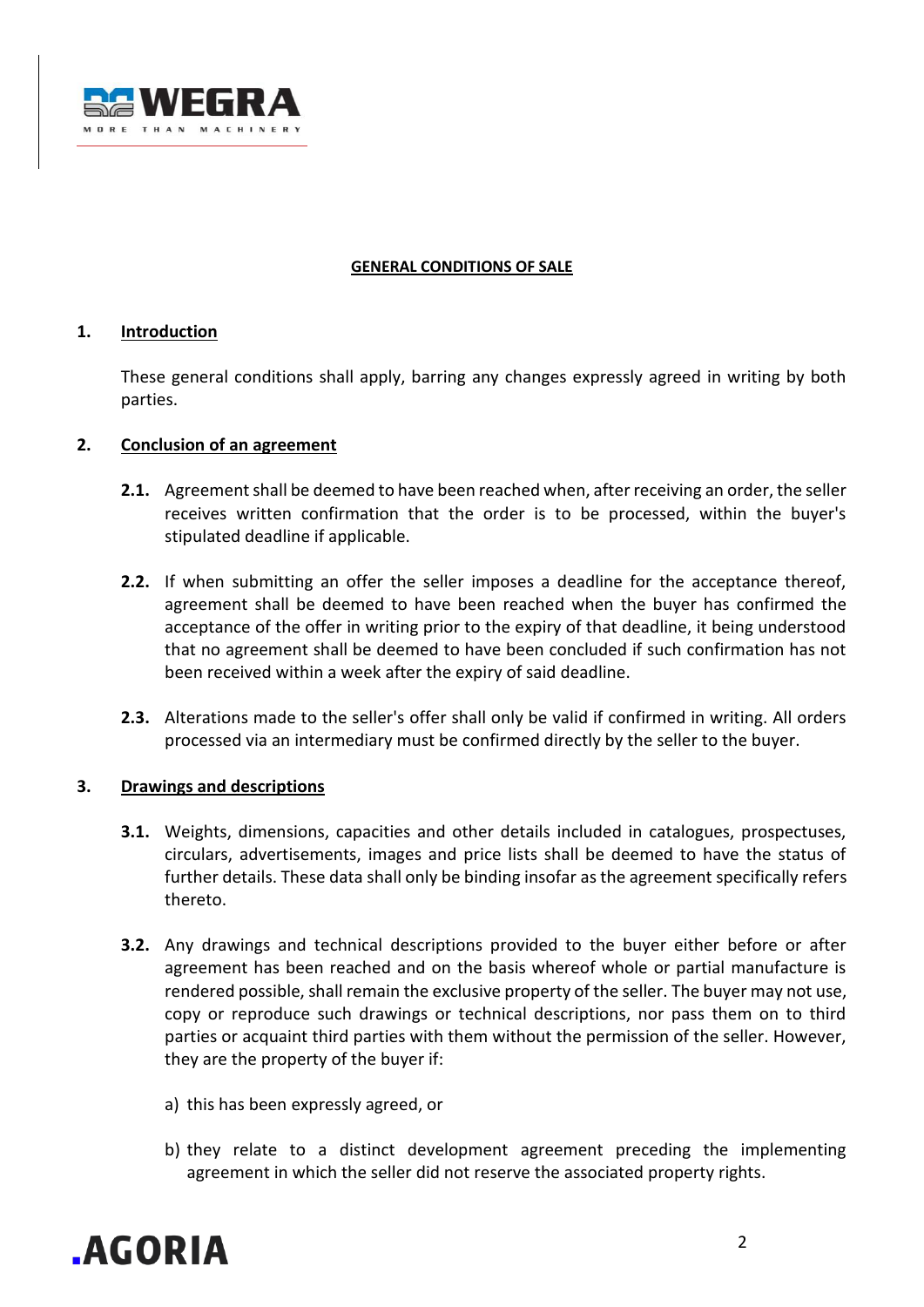

**3.3.** Any drawings and technical descriptions provided by the buyer to the seller either before or after agreement has been reached and on the basis whereof whole or partial manufacture is rendered possible, shall remain the exclusive property of the buyer. The seller may not use, copy or reproduce these drawings or technical descriptions, pass them on to third parties or acquaint third parties with them without the permission of the buyer.

## **4. Packaging**

Unless otherwise agreed, prices shall be understood to correspond to unpackaged goods. Packaging is invoiced separately.

## **5. Monitoring**

Both during the manufacturing process and following the completion of the work, the buyer shall be entitled to ask its relevant authorised representatives to monitor and verify the quality of both the equipment and the components used. Such monitoring and verification shall be performed during normal working hours at the place of work once a date and time has been agreed in advance with the seller. Any costs arising from the investigation or from the intervention by a monitoring or inspection body are to be borne by the buyer.

## **6. Transfer of risk**

- **6.1.** The goods are sold and definitively delivered FOB (Incoterms 2020), even if they have to be shipped franco.
- **6.2.** The seller must inform the buyer in writing of the date on which the buyer is to take delivery of the goods. The buyer must be informed in sufficient time to be able to take the appropriate measures.
- **6.3.** If the seller has acted to provide the buyer with wagons or some other means of transport or to simplify customs formalities, he cannot be held liable in this connection, and any costs arising shall be charged at cost price.
- **6.4.** The goods shall be shipped at the buyer's own risk.
- **6.5**. Unless otherwise agreed, partial shipments are allowed.

## **7. Reservation of title**

- **7.1.** Notwithstanding the provisions of Article 6, the goods shall remain the property of the seller until payment has been received in full.
- **7.2.** The buyer undertakes not to sell the goods or transfer them to a third party whilst they are still the property of the seller.

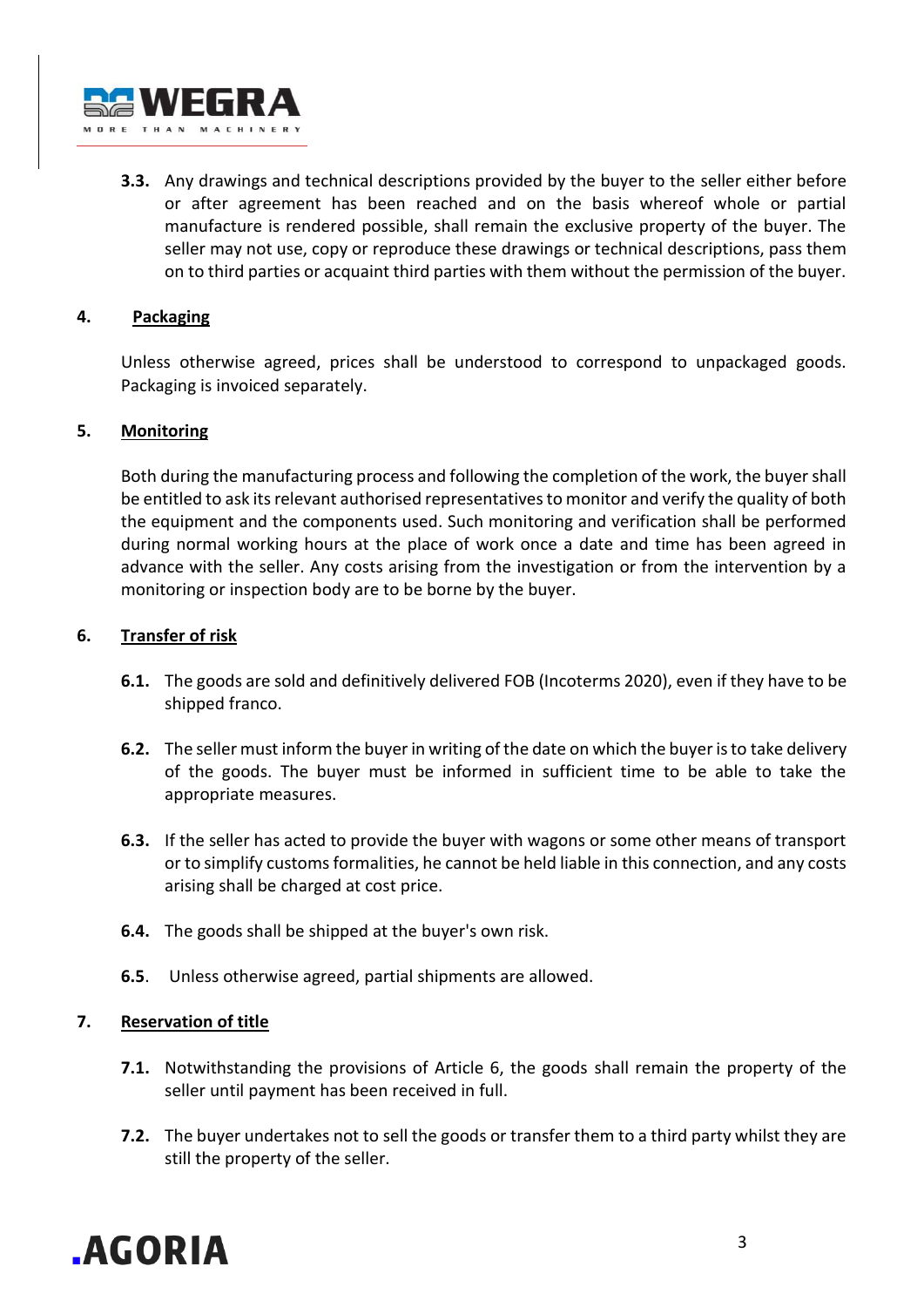

Failure to comply with this clause will result in the buyer being liable to pay fixed damages amounting to  $[50 \, \frac{1}{9}]$  of the retail price (as a supplement to the retail price and as compensation for any delays).

# **8. Delivery periods**

- **8.1.** Unless otherwise agreed, the delivery time shall commence on whichever of the following dates is the later:
	- a) the day on which the agreement is reached (see Article 2);
	- b) the day on which the seller receives an instalment of the payment due, in the event that it was stipulated in the agreement that an instalment would be paid prior to the start of production.
- **8.2.** Unless otherwise agreed, the delivery times laid down in the agreement shall be estimates only. Delays shall not entitle the buyer to terminate the contract or claim any compensation.
- **8.3.** Even if the buyer does not take delivery of the goods when they are made available to him by the seller, he may nonetheless not postpone the date normally set for the payment associated with the delivery.

The seller shall store the goods at the expense and risk of the buyer. Should the buyer so request, the seller shall organise arrange to have the goods insured on behalf of the buyer.

# **9. Payment**

- **9.1.** All payments shall be made in euro or in the currency stipulated in the agreement. All payments shall be calculated net and excluding discounts.
- **9.2.** Prices shall be calculated on the basis of the current market value of raw materials, wages and social charges. Unless stated otherwise, the prices shall be revised using the pricerevision formula annexed to these general conditions of sale.
- **9.3.** Unless otherwise agreed, invoices must be settled within 30 days, starting from the day following that:
	- 1° on which the buyer receives the invoice or similar request for payment; or

 $^1$  The amount of such compensation should be reasonably proportionate to the possible foreseeable damage in case of noncompliance. Otherwise such clause is presumed to be abusive and therefore null (grey list, art.VI 95/1, 8° Code Economic Law).

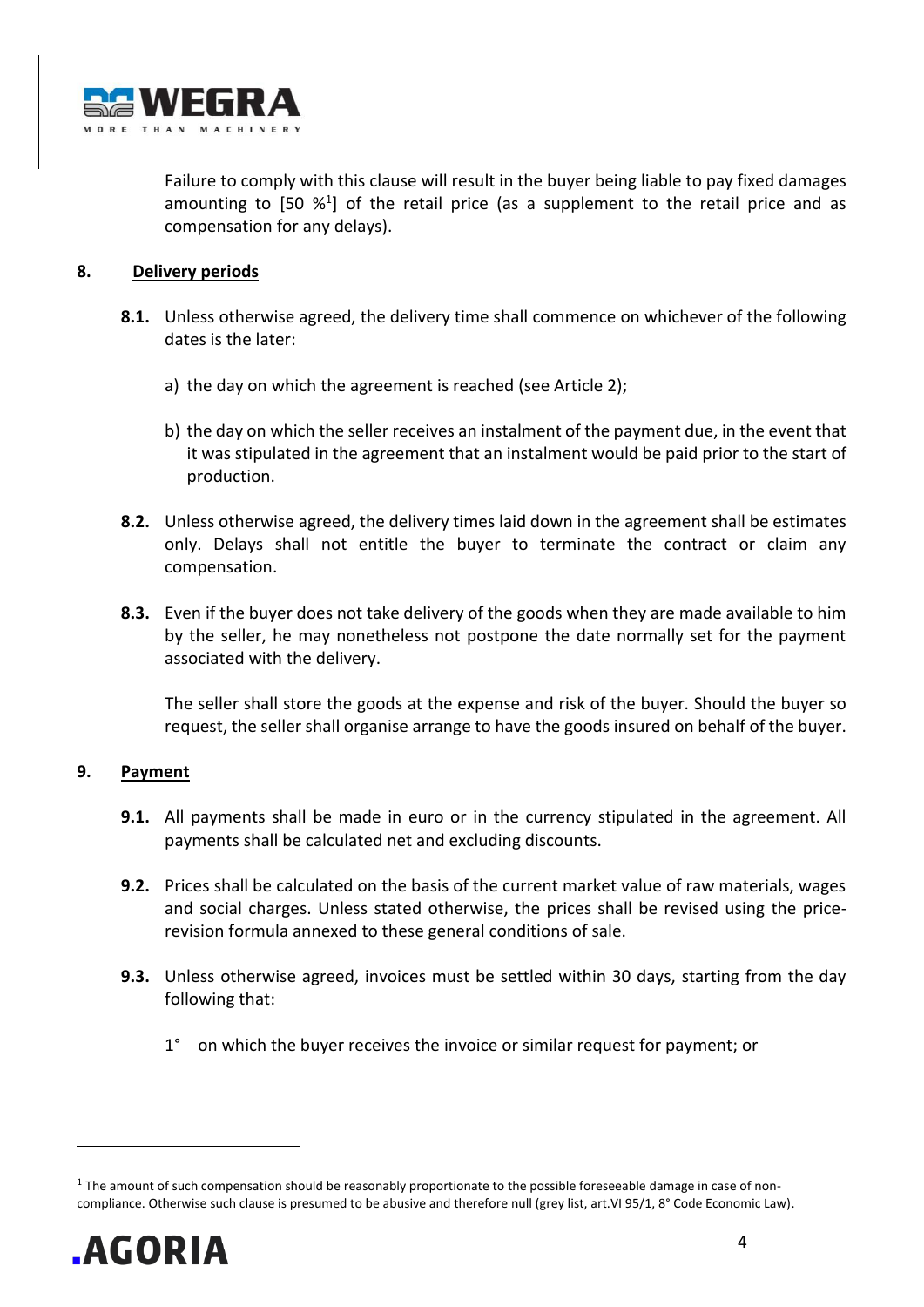

- 2° on which the goods or services are received, if the date on which the invoice or similar request for payment is received has not been specified or if the buyer receives the invoice or similar request for payment before receiving the goods or services; or
- 3° on which the approval or inspection of the goods or services takes place with a view to verifying whether they comply with what has been agreed, if the law or agreement in question makes provision for such an approval or inspection procedure and if the buyer receives the invoice or similar request for payment on or prior to the date on which the goods or services are approved or inspected.

Should the buyer fail to pay within the agreed payment period or, in the absence of an agreed such period, within the legally stipulated deadline, on the day after the expiry of said period the seller shall be legally entitled to demand the payment of interest at the reference rate plus eight percentage points rounded up to the nearest half percent. The seller shall be entitled to do this without sending a letter of formal notice to the buyer.

The reference rate shall be the interest rate applied by the European Central Bank for its most recent main refinancing operation, as defined by the law of 2 August 2002.

Should the buyer fail to pay within the agreed payment deadline or, in the absence of an agreed period, within the legally stipulated time limit, the seller, notwithstanding his right to compensation of the legal costs in accordance with the conditions set out in the Civil Code, shall be entitled to reasonable compensation from the buyer for all relevant recovery costs arising from late payment.

The fact that interest is charged does not mean that payments cannot be demanded on the due date.

**9.4.** All current and future taxes, additional levies and costs, regardless of their nature, related to the sale, are at the expense of the buyer.

# **10. Financial guarantees**

Should it transpire after agreement has been reached but before payment has been settled in full that the buyer is experiencing credit difficulties or should the buyer's creditworthiness diminish, especially in the following cases: requests for payment deadlines, protests, seizure of all or part of the buyer's goods at the request of a creditor, delay in social security payments and so forth, the seller reserves the right to demand the guarantee he deems necessary to ensure proper fulfilment of the relevant obligations, even after delivery of the goods. No formal notice of default is required for this purpose.

## **11. Termination clause**

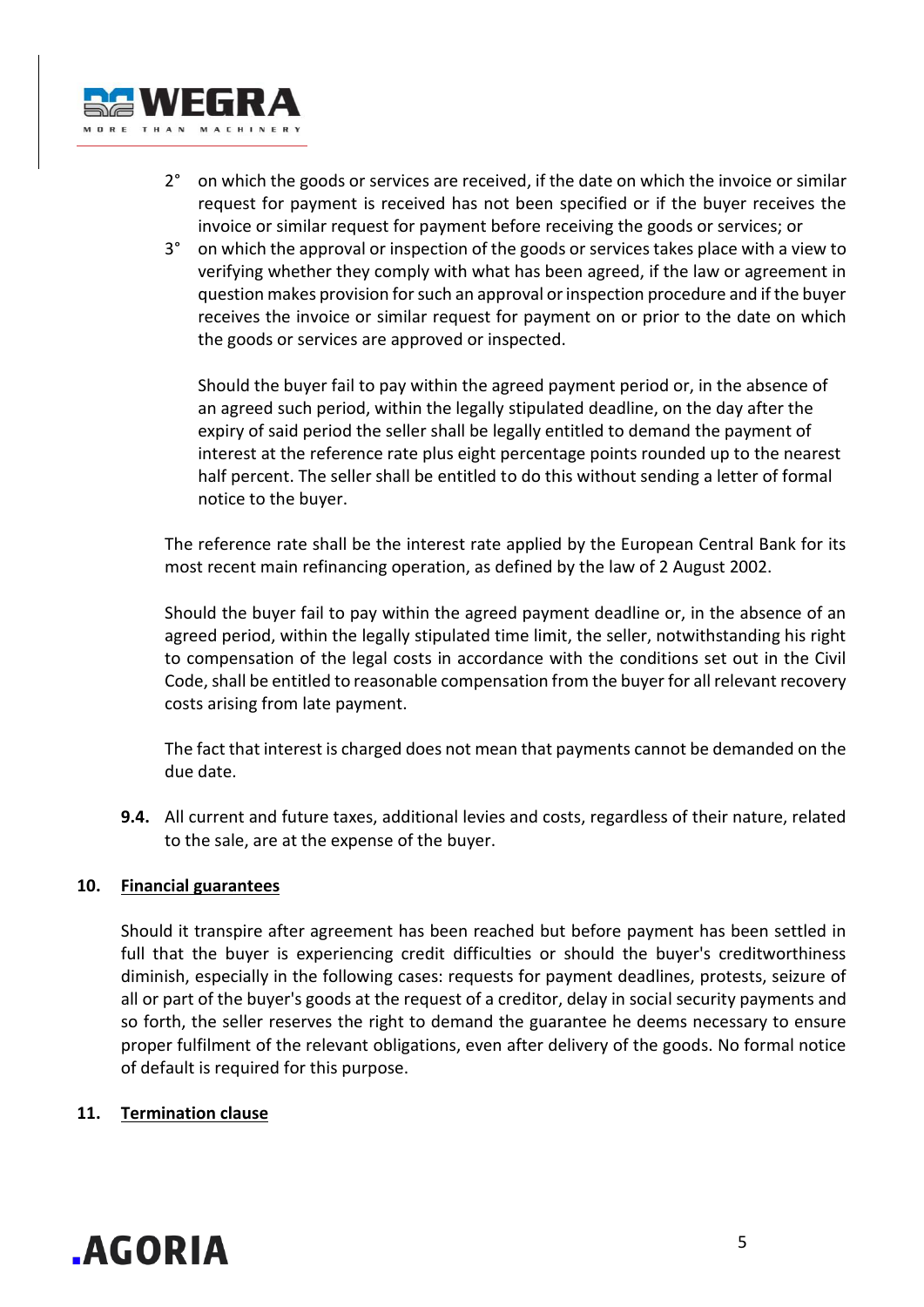

Should an invoice not be settled within the due date set in a first reminder, or should Article 10 have to be applied, the agreement shall be legally dissolved by the seller declaring his intention to do so in a registered letter without requiring any prior formal notice of default.

In this case, the seller shall be entitled to retake possession of the delivered goods without the need for intervention by the courts. In addition, the buyer shall be liable for compensation totalling  $[10\%^2]$  of the price, with a minimum of  $\epsilon$  150.

## **12. Guarantee**

**12.1.** The seller undertakes to remedy any undeniable hidden faults (with the goods themselves) that have not been caused by force majeure or faulty handling or other by either the buyer or a third party, by replacing or repairing the goods in question.

This obligation shall only apply to faults that become apparent within one year after the goods have been brought into circulation. This will be assumed to have happened by 30 days after the goods have been made available in the factories if the delivery was made in Belgium and 45 days if the delivery was made abroad.

The replaced components shall be the property of the seller. These items shall be returned at the cost of the buyer.

- **12.2.** The seller shall not be obliged to provide any guarantee or compensation other than that which is stipulated in Article 12.1. In particular, the seller shall not be obliged to provide any kind of compensation for potential damage to commercially used goods or for loss related to the professional activity of the buyer or the people for which the buyer is responsible under article 1384 of the Civil Code.
- **12.3.** At the same time, the seller shall not be obliged to provide compensation for this damage, based on reasons not included in the contract.

With respect to bodily harm and damage caused to private property, the seller shall not be obliged to provide compensation if:

- there is no proof that the faults were present at the time when the goods were brought into circulation;
- given the state of scientific and technological knowledge it was not possible for the seller to know about the presence of the faults;
- the faults in question are attributable to the design of the item in which the goods are incorporated or result from instructions issued by the buyer;

 $^2$  The amount of such compensation should be reasonably proportionate to the possible foreseeable damage in case of noncompliance. Otherwise such clause is presumed to be abusive and therefore null (grey list, art.VI 95/1, 8° Code Economic Law).

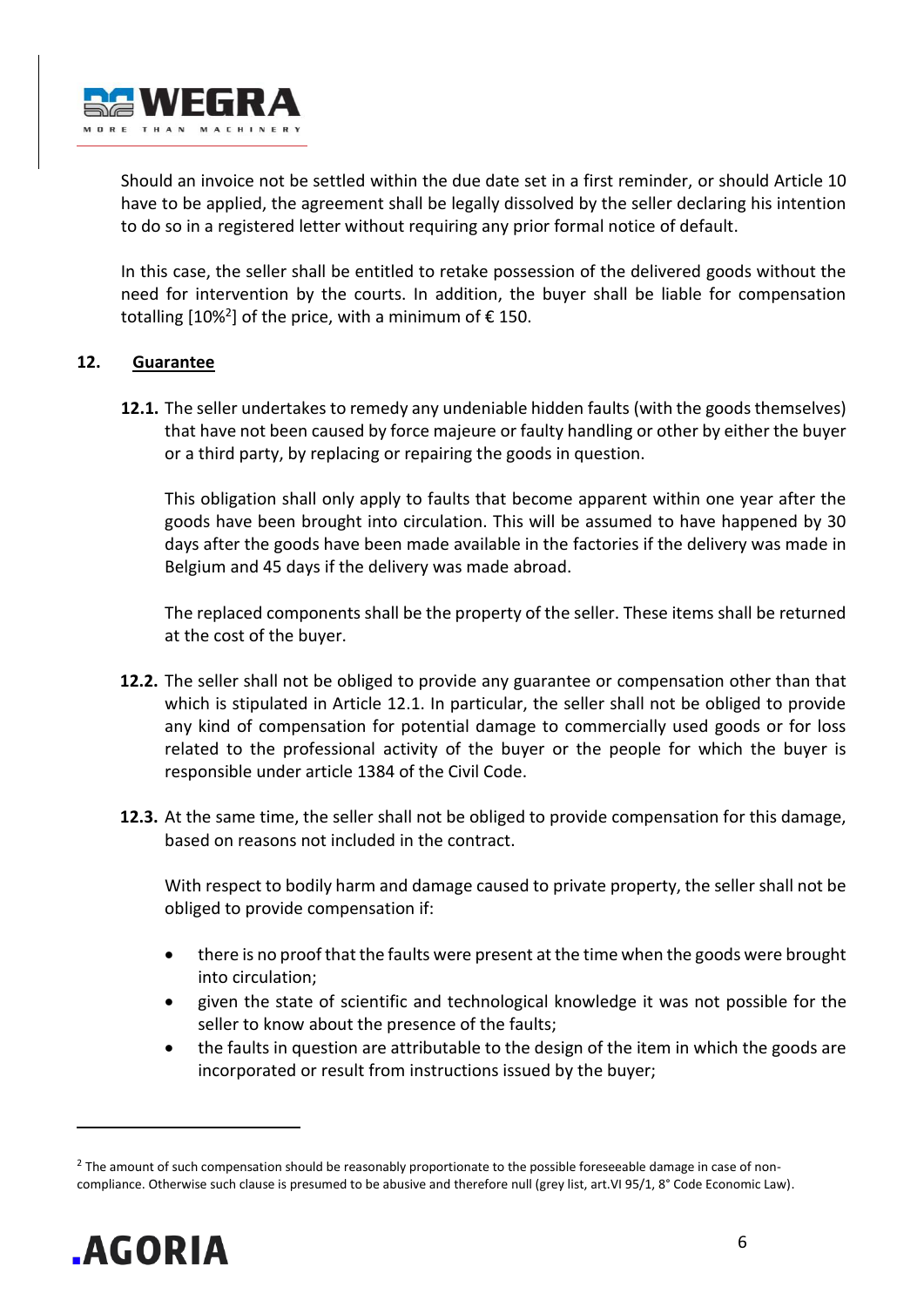

- the damage is the fault of the buyer, the injured person or somebody under the charge of the injured person  $(e.g.$  incorrect manoeuvres, faulty operation, modifications made by the buyer or third parties, and so forth);
- the faults result from the conformity of the goods with binding regulations issued by public authorities;
- the damage is caused by a lack of maintenance or maintenance carried out at odds with the maintenance manual or maintenance instructions drawn up by the manufacturer;
- the damage results from action taken by a third party not approved by the manufacturer.

**12.4.** The buyer shall protect the seller against any claims or demands that third parties could make against the seller on the basis of damage as defined in Article 12.3.

> Should the product have been manufactured in accordance with a design provided by the buyer, in all cases, the guarantee shall be limited to a strict execution of the item in accordance with the specifications of that design.

## **13. Assembly**

- **13.1.** Assembly is not included in the agreement under any circumstances. However, the seller may, under specific conditions, agree to provide these services at the buyer's request and expenses.
- **13.2.** The buyer must provide all assistance, equipment and materials required for assembly at his own expense.

## **14. Mitigating circumstances**

- **14.1.** Mitigating circumstances arising after the conclusion of the agreement, occurring beyond the control of the parties, and preventing the implementation thereof shall be deemed to include, without limitation: industrial disputes and any other circumstances such as fire, mobilisation, seizure, embargo, the prohibition of currency transfers, rebellion, a shortage of transport, a general shortage of raw materials, restrictions imposed on energy consumption, pandemics, (cyber)terrorism.
- **14.2.** The party citing the occurrence of such aforementioned circumstances must immediately inform the other party in writing of their onset and termination.
- **14.3.** Should one of the aforementioned set of circumstances arise, the buyer and seller shall both be free of any liability.

## **15. Applicable law**

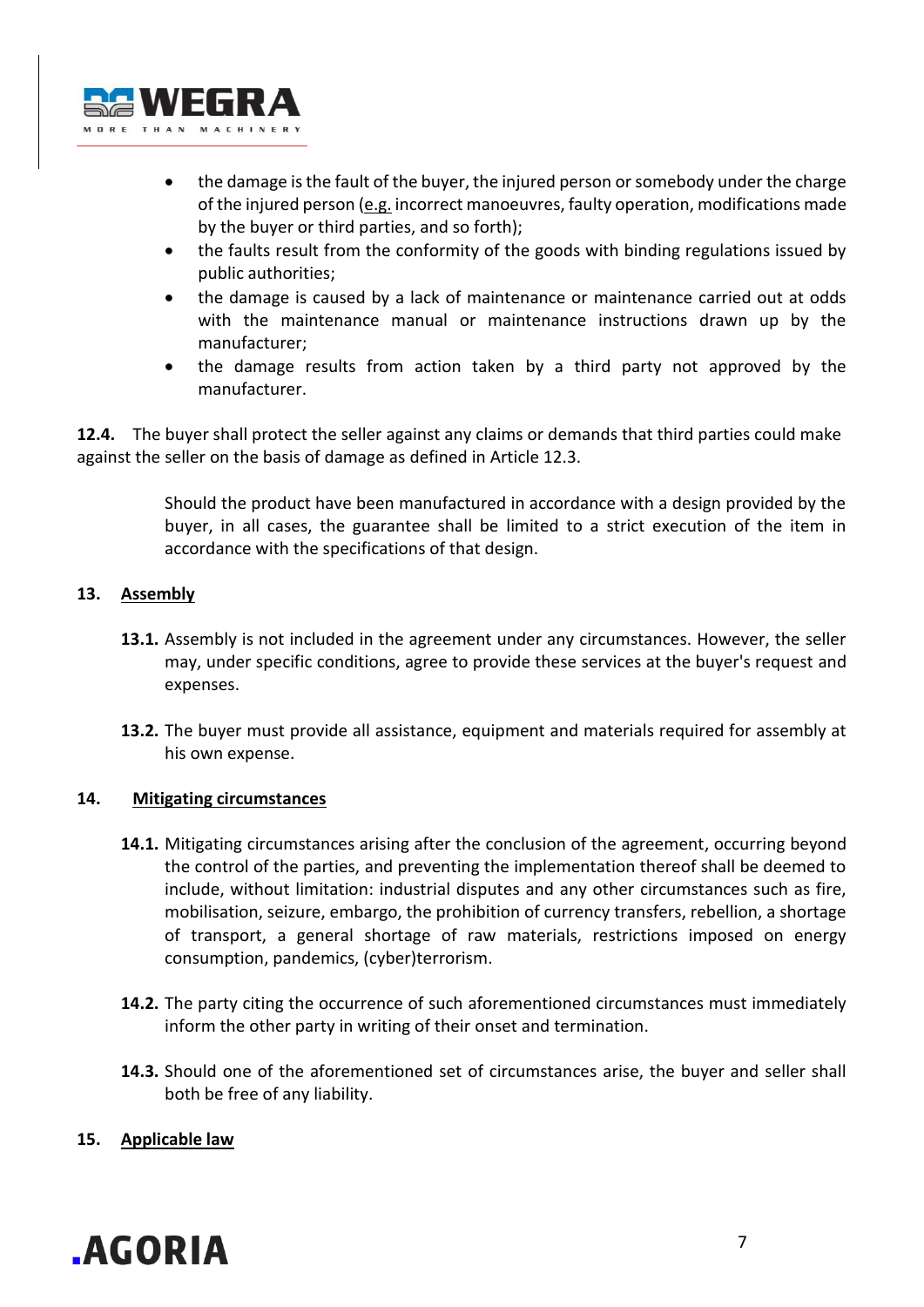

The agreement is governed by Belgian law unless the parties expressly decided otherwise in writing.

## **16. Competent court**

In the event of a dispute, the courts of the registered office of the seller shall have exclusive jurisdiction.

#### *Alternative 16 - Arbitration*

*Any dispute concerning the validity, interpretation or implementation of the present conditions will be definitively resolved, in accordance with the CEPANI Mediation and Arbitration Regulations, by one or more arbitrators appointed in accordance with these Regulations<sup>3</sup> .*

## **17. Separability**

Should any provision of these general conditions or the contract to which they apply be declared illegal, void or unenforceable in whole or in part under the applicable law, this will not affect the legality, validity and enforceability of the remaining provisions of these general conditions or contract. The parties will undertake to replace by mutual agreement such invalid provision by a valid one pursuing the same or largely the same economic purpose.

---------------------

CEPANI: Belgian Centre for the study and practice of national and international arbitration.